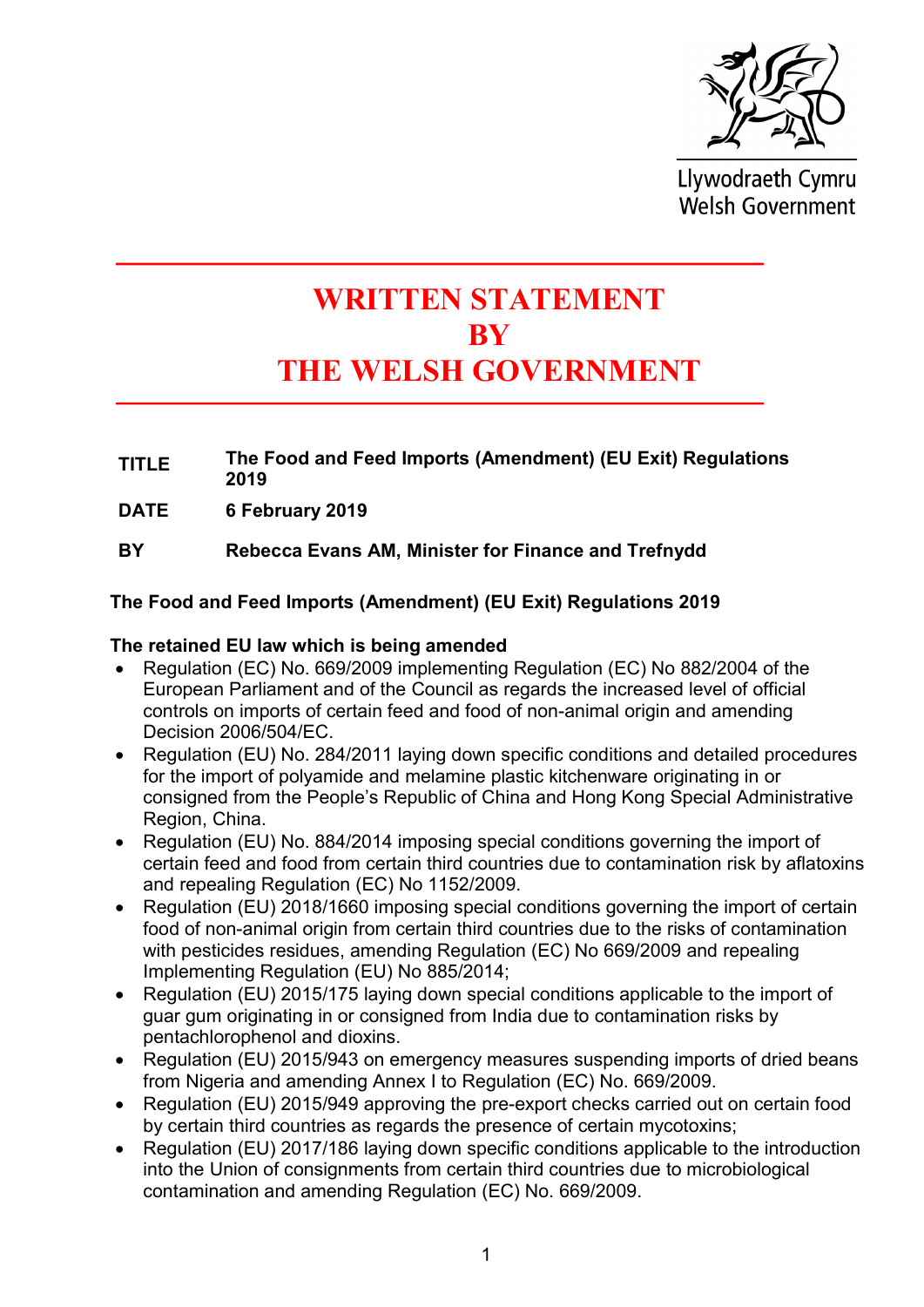- Decision 2011/884/EU on emergency measures regarding unauthorised genetically modified rice in rice products originating from China and repealing Decision 2008/289/EC.
- Decision 2014/88/EU suspending temporarily imports from Bangladesh of foodstuffs containing or consisting of betel leaves ('Piper betle').

### Any impact the SI may have on the Assembly's legislative competence and/or the Welsh Ministers' executive competence

This SI will enhance the Welsh Ministers' executive powers. It will transfer the powers and duties currently conferred and imposed on the European Commission to the Welsh Ministers in relation to Wales. These functions will, among other things, require the Welsh Ministers to be notified of reports concerning checks of particular consignments entering Wales through a Designated Point of Entry (DPE), Designated Points of Import (DPIs) and First Points of Introduction (FPIs). The SI will also provide that the Welsh Ministers has various powers and duties that were previously conferred and imposed by EU legislation on the generic 'Member State'. This will, among other things, enable the Welsh Ministers to designate FPIs and maintain publicly available lists of FPIs and require them to collect fees in relation to any increase in official controls required under Regulation (EC) No. 669/2009. The SI will not have any impact on the Assembly's legislative competence.

### The purpose of the amendments

This body of retained EU legislation, as to be amended by these Regulations, sets out the legal basis for domestic import controls in the UK for the majority of Food Not of Animal Origin (FNAO) and ensures that all the correct powers are in place to maintain a control system responsive to emerging threats.

These Regulations will make various technical amendments including:

- Omitting references to the EU institutions and other Member States and amending the definition of 'first point of introduction', 'designated points of import' and 'third country'.
- Amending the requirement that entry documents, declarations and health certificates must be drawn up in 'the official language of the Member State or in one of the official languages of the Member State' so that they must now be submitted in English or in English and Welsh.
- Requiring the Food Safety Authority (in relation to Wales, the FSA) to maintain and make publicly available lists of Designated Points of Entry (DPEs) and Designated Points of Import (DPIs).

The more substantive amendments relate to the functions that were previously conferred on, respectively, the 'Member States' and the European Commission. The proposed amendments are summarised as follows in relation to Wales:

### Transfer of Member State Functions;

The EU legislation concerning the import of FNAO currently confers powers on 'Member States' in respect of particular functions, which the UK has previously delegated to the Food